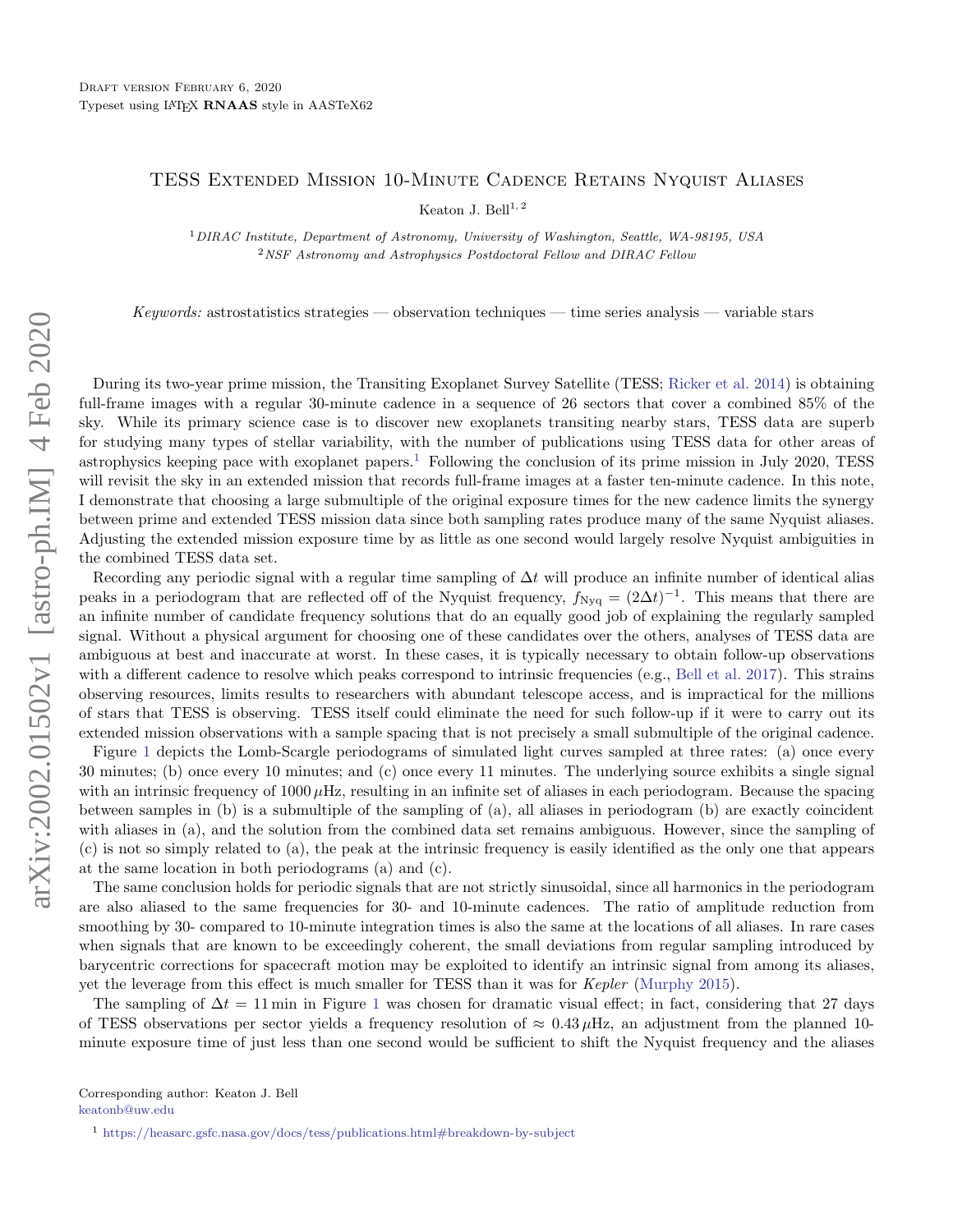

<span id="page-1-0"></span>**Figure 1.** Periodograms of a simulated light curve with a single  $1000 \mu$ Hz signal for three sampling rates: (a) the TESS prime mission's 30-minute cadence; (b) TESS's 10-minute extended mission cadence; and (c) a hypothetical 11-minute cadence. The dashed lines indicate multiples of the Nyquist frequencies that aliases are reflected across, the orange diamonds mark the peak corresponding to the intrinsic  $1000 \mu$ Hz underlying signal, and all peaks that are precisely coincident with aliases from the 30-minute TESS light curve are highlighted in blue.

it creates into different frequency bins between prime and extended mission periodograms.[2](#page-1-1) The TESS hardware restricts exposures to multiples of 20 seconds (R. Vanderspek, private communication), and an adjustment by this larger amount would further help resolve Nyquist ambiguities for stochastic signals with power that spans multiple frequency bins (e.g., [Chaplin et al.](#page-2-3) [2014\)](#page-2-3), with minimal effect on the temporal resolution of the light curves. Varying the phase coverage of signals between prime and extended missions in this way also stands to benefit exoplanet studies by improving the combined sampling of transit profiles. If it is too late to make a cadence adjustment for TESS Cycle 3 that begins the extended mission in July 2020, I urge that later cycles that revisit the same areas of sky be carried out with a sampling designed to mitigate the confusion from Nyquist aliases in the final TESS legacy data set.

This material is based upon work supported by the National Science Foundation under Award No. AST-1903828. Thanks to E. Bellm and J. R. A. Davenport for feedback.

<span id="page-1-1"></span><sup>2</sup> Signal frequencies are typically measured to better precision than the frequency resolution [\(Montgomery, & Odonoghue](#page-2-4) [1999\)](#page-2-4).